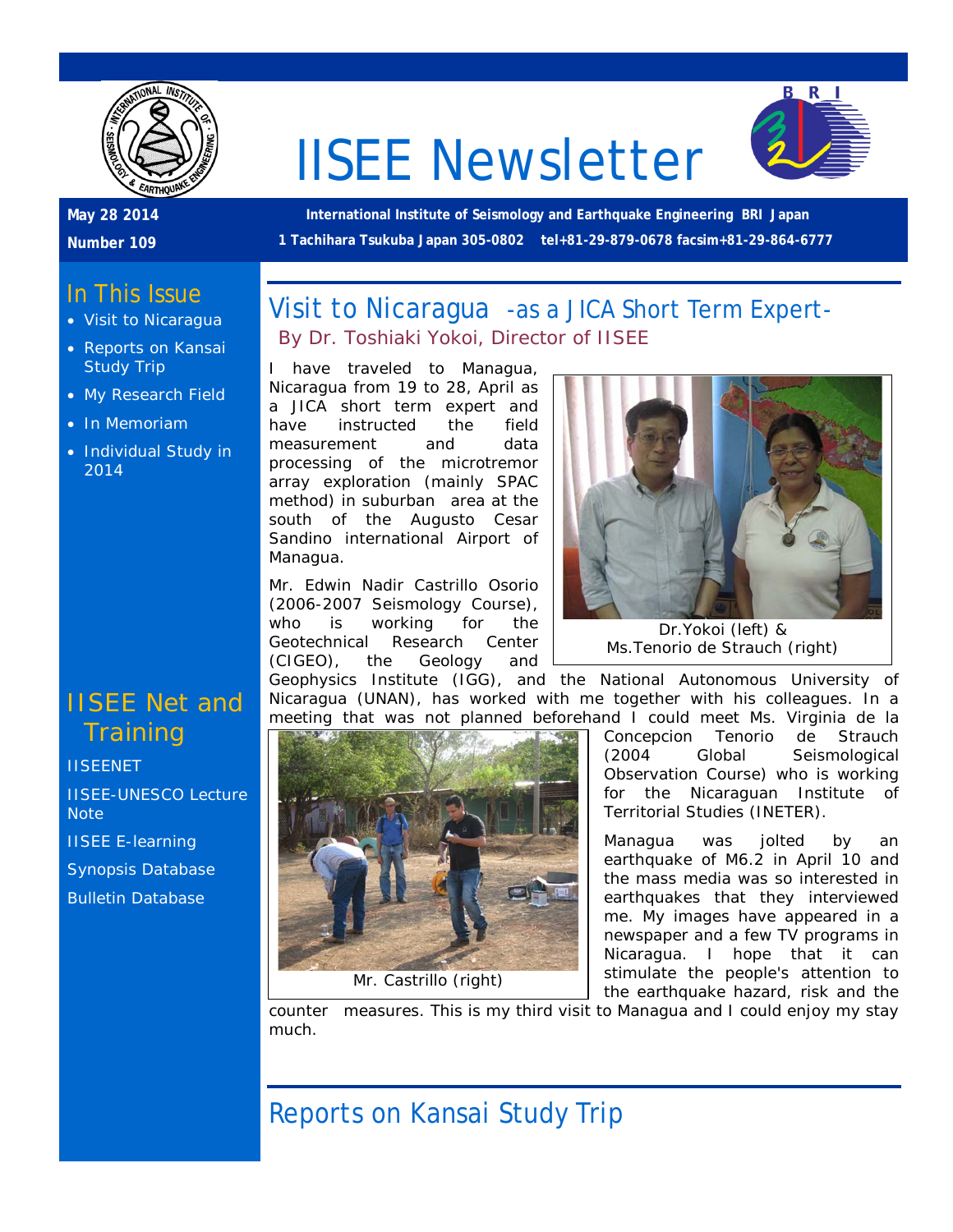# **Earthquakes**

[The 2011 off the Pacific](http://iisee/special2/20110311tohoku.htm)  [coast of Tohoku](http://iisee/special2/20110311tohoku.htm)  **[Earthquake](http://iisee/special2/20110311tohoku.htm)** 

[Reports of Recent](http://iisee/quakes.htm)  **[Earthquakes](http://iisee/quakes.htm)** 

[Utsu Catalog](http://iisee/utsu/index_eng.html)

[Earthquake Catalog](http://iisee/eqcat/Top_page_en.htm)

#### **Call for Papers**

IISEE Bulletin is now accepting submissions of papers for the seismology, earthquake engineering, and tsunami. Developing countries are targeted, but are not limited.

Your original papers will be reviewed by the editorial members and some experts.

NO submission fee is need.

Try to challenge!!



#### *(1)Ms. Pamela Urrutia Barrios (El Salvador, Earthquake Engineering Course )*

During our visit to Kansai District, we were able to visit cities like Osaka, Kobe and Kyoto. The purpose of this study trip was to experience the current status and recovery process of the areas that were affected by the Great Hanshin-Awaji Earthquake.



We visited centers like the Disaster Reduction and Human Renovation Institution, which is very important to transfer experience to the next generations, and E-Defense, used as a vehicle to understand the behavior of structures during an earthquake, enrich the design methods and to study the effective methods of retrofitting.

Akashi Kaikyo Bridge is a marvel of engineering. Building the longest span suspension bridge of the world is, for sure, a very complicated task, but with a good design, good considerations and research, this kind of structures can exist.

In Kyoto we learned that efforts to preserve historical structures are very valuable. The retrofitting techniques and all the meticulous procedures to do an extraordinary repair work is a lesson for all of us to care more of our history.

#### *(2)Ms. Erica Nora Flores Terreros (Peru, Earthquake Engineering Course)*

In the middle of April, Seismology, Earthquake Engineering and Tsunami courses had the last Study Trip in Kansai Region (Osaka, Hyogo and Kyoto prefectures).

The main objective of the study trip is to know and acquire the lessons learned from the Great Hanshin-Awaji Earthquake (Kobe Earthquake, 1995), and also gain knowledge about new technology and methodology for construction and retrofitting in temples like Nijo Castle and Kiyomizu-Dera Temple.



After Kobe Earthquake, Japan's important target is to improve their Seismic Standard by studying the real behavior of their building. In the trip, we had the opportunity to visit the world's largest 3D shaking table, and we could appreciate some building tested in full scale. Another place to get more my attention was Akashi Kaikyo Bridge, the longest suspension bridge engineering in the world, we could see some advanced technology, methodology for constructing and

adjustment done in the design of the bridge, since it was still under construction when Kobe earthquake happened.

Japanese government educates its population, building museums like great Hanshin Awaji Memorial Museum to observe past seismic experiences about the disaster and how to protect yourself from them through games and demonstrations leaving great teachings for future generations. Once again I can conclude that Japan is one of the countries well prepared in natural disaster as the Earthquakes.

The knowledge acquired in all our study trips was useful to understand the experiences of past earthquakes, which is considerable information that we can apply to our countries' developing and implementing policies of disaster mitigation.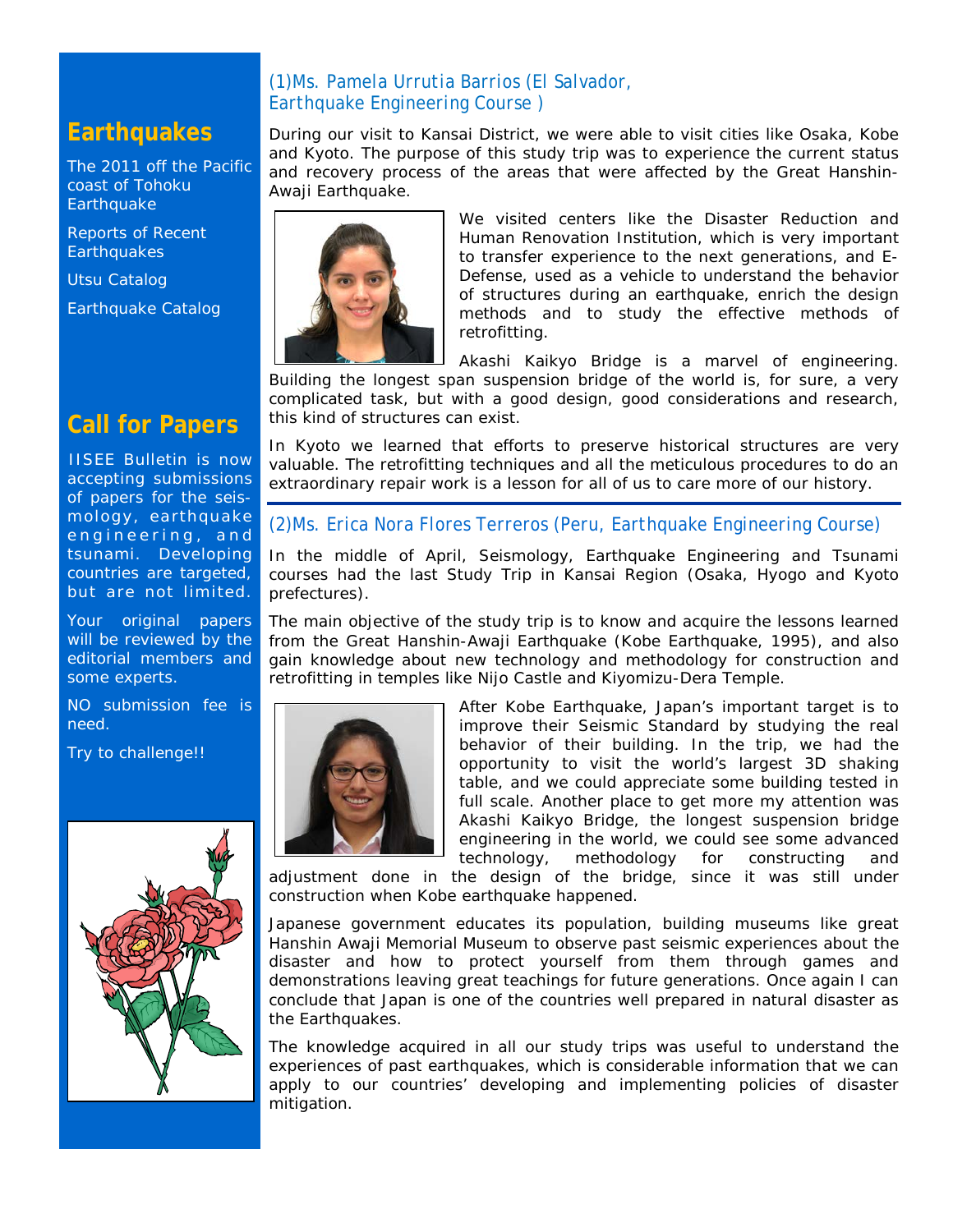# My Research Field



Enjoy, Now

## **Contact Us**

The IISEE Newsletter is intended to act as a go-between for IISEE and ex-participants.

We encourage you to contribute a report and an article to this newsletter. Please let us know your current activities in your countries.

We also welcome your co-workers and friends to register our mailing list.

iiseenews@kenken.go.jp [http://iisee.kenken.go.jp](http://iisee.kenken.go.jp/)

# **Back Numbers**

[http://iisee.kenken.go.jp/](http://iisee.kenken.go.jp/nldb/) [nldb/](http://iisee.kenken.go.jp/nldb/)

#### *By Dr. Takumi Hayashida, IISEE Research Seismologist*

It has been almost one year since I was assigned as a staff member of IISEE. I am currently engaged in research on strong motion seismology that estimates subsurface seismic velocity structures for the accurate prediction of long-period ground motions.



In recent years, the seismic interferometry techniques (e.g., Shapiro and Campillo, 2004) are widely applied in fields of exploration geophysics and seismology. It can be used to extract inter-station Green's functions (i.e. surface point excitation solutions that have information about physical properties of sedimentary structures) and evaluate propagation properties of surface waves (seismic waves that propagate along the Earth's surface), by calculating the cross-correlation of the diffuse wavefields.

I apply this method to microtremor data observed in sedimentary basins to obtain Green's functions between arbitrary seismic station pairs and check constraint conditions for the improvement of existing seismic structure models. I am also trying to combine this technique and other existing microtremor survey methods [e.g., spatial autocorrelation method, Aki (1957); Okada (2003)] for further understanding of subsurface structures.

The microtremor survey will provide interesting information in seismology along with important information in the field of seismic engineering. I am going to visit Managua, Nicaragua from this week to take part in the microtremor survey project, following the Dr. Yokoi's visit.

# In Memoriam: Prof. Koji Fujima (Japan)

It was with profound sorrow that we received the sad news of the passing away of Prof. Koji Fujima, Professor of Department of Civil and Environmental Engineering, School of Systems Engineering, National Defense Academy of Japan on May 2, 2014.

Prof. Fujima had been teaching a class on "Tsunami Damage Survey" in Tsunami Disaster Mitigation Course since its beginning in 2006-2007 academic year. Even in a cold windy day in winter, he pursued a field-survey practice around the pond located on the BRI's premise.

Also, from the academic year 2010-2011, he had been teaching on "Introduction of Tsunami Disaster Mitigation."

The then participants of Tsunami Disaster Mitigation Course would surely all remember his practices and lectures.

We would like to extend the sincerest sympathy from all of us at IISEE to his loss.